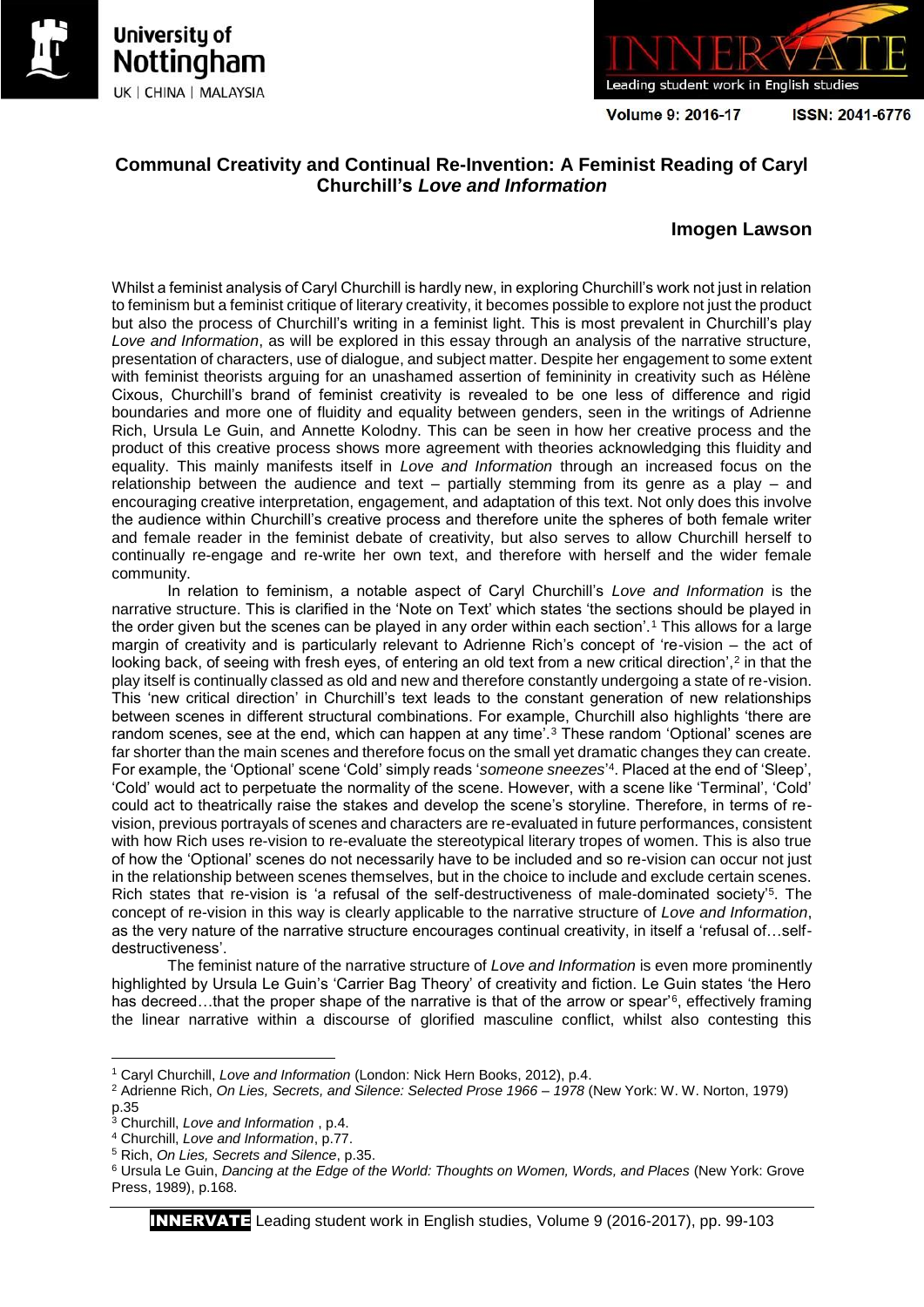representation of narrative and suggesting 'the natural, proper, fitting shape of the novel might be that of a sack, a bag'<sup>7</sup> . Although Le Guin is applying this theory to novels (science fiction novels specifically), it is difficult not to read the narrative of *Love and Information* in relation to Le Guin. In stating that the scenes of the play can be played in any order, the contents page becomes less the running order of the narrative and more a list of the resources which can be combined to form the narrative, a 'great heavy sack of stuff<sup>'8</sup> which can be interacted with to avoid the restrictive 'linear, progressive, Time's-(killing)arrow mode'<sup>9</sup> of narrative structure. Indeed, Le Guin does state 'science fiction properly conceived, like all serious fiction…is a way of trying to describe what is in fact going on, how people relate to everything else in this vast sack'<sup>10</sup>. As shown previously in light of Rich's theory of re-vision, part of the basis of *Love and Information* is primarily in 'how people relate to everything else' and the relation of the elements of one scene to another. This is further highlighted in its very genre as a play which requires an audience and therefore the relationship between viewer and performer becomes a key aspect of the text itself. In this way, the more overtly masculine form of narrative that seeks to simply transport the story from one place to another is replaced with a more feminist narrative structure that combines a direct masculine linear narrative with a more feminine indirect narrative course. In this way, the narrative aims to embrace the journey of creativity and emphasise the relationship between elements of the story rather than the end goal.

Another uniquely feminist aspect of *Love and Information* is Churchill's presentation of characters. Whilst Churchill states in the 'Note on Text' that 'the characters are different in every scene<sup>'11</sup>, there is no concrete way of knowing this from the actual text itself as it does not use any character names. For example, the beginning of the scene 'Secret' runs,

> 'Please please tell me no please because I'll never don't ask don't ask I'll never tell no'.<sup>12</sup>

Whilst the line endings suggest a new character is speaking, this is only an inference. Therefore, Churchill highlights the dependence of directors and readers have on her intentions and her authority in the creation of the text. In Hélène Cixous's terms, Churchill is not afraid to mark her text as a 'femalesexed text<sup>'13</sup> and in this way, her text can be read as an example of her 'writ[ing] woman'<sup>14</sup>. Churchill uses her voice as a woman to assert authority over her own text, marking her voice as a feminine one which must be heard.

However, excluding character names as an active marker of gender shows that Churchill's text has priorities other than the display of gender difference associated with Cixous's feminism. Indeed, exerting a rigid binary gender dichotomy over her text would only act to restrict creativity. Churchill's use of feminism seeks not to establish difference but to allow the discovery of connections and relations, a view far more resonant with Le Guin's 'Carrier Bag Theory'. Indeed, Le Guin asserts that women in traditional masculine narratives of conflict are seen as 'possibly not human at all, certainly defective'.<sup>15</sup> Therefore, Le Guin's view of asserting gender difference serves less to empower and more to further isolate women. Annette Kolodny shares this view, championing a pluralist approach which states feminist creators 'do not give up the search for patterns of opposition and connection...what we give up is simply the arrogance of claiming that our work is either exhaustive or definitive.'<sup>16</sup>

An example of this pluralist take on feminist creativity is most clearly seen in the 'Depression' scenes included at the end of the play in the 'Random' scenes section. Here Churchill openly invites a

 $\overline{a}$ <sup>7</sup> Le Guin, *Dancing at the Edge of the World*, p.169.

<sup>8</sup> Ibid.

<sup>&</sup>lt;sup>9</sup> Ibid.

<sup>10</sup> Le Guin, *Dancing at the Edge of the World*, p.170.

<sup>11</sup> Churchill, *Love and Information*, p.4.

<sup>12</sup> Churchill, *Love and Information*, Churchill, p.4.

<sup>13</sup> Hélène Cixous, 'The Laugh of the Medusa', in *The Norton Anthology of Theory and Criticism*, ed. by Vincent B. Leitch (New York: W. W. Norton, 2001), p.2041.

 $14$  Ibid.

<sup>15</sup> Le Guin, *Dancing at the Edge of the World*, p.167.

<sup>16</sup> Annette Kolodny, 'Dancing through the Minefield: Some Observations on the Theory, Practice, and Politics of a Feminist Literary Criticism', in *The Norton Anthology of Theory and Criticism*, ed. by Vincent B. Leitch (New York: W. W. Norton, 2001), p.2163.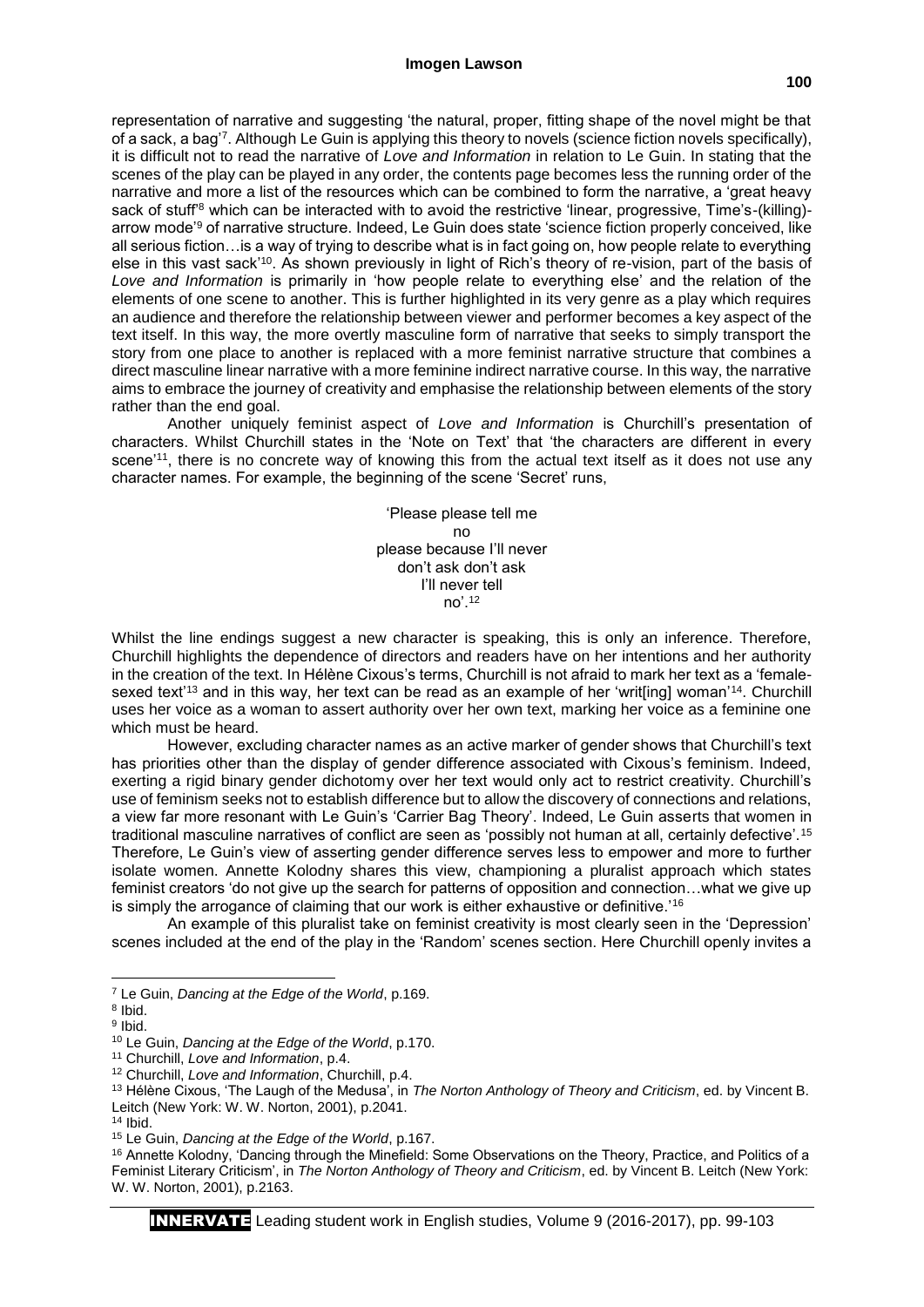#### **Communal Creativity and Continual Re-Invention: A Feminist Reading of Caryl Churchill's Love and Information**

variety of readings, asserting that these scenes are 'the only possible exception'<sup>17</sup> to the necessity of character difference between scenes and suggesting they 'can be the same each time, or the depressed person can be the same and the others different, or they can all be different'<sup>18</sup>, allowing for all possible interpretations of difference in these scenes. However, Churchill also asserts that, the 'Depression' random scenes are 'an essential part of the play'<sup>19</sup>, suggesting this possibility of continuity of character must be given the opportunity to be acknowledged. This is indeed consistent with Kolodny's pluralist reading of feminist creativity, which advocates for the generating of 'an ongoing dialogue of competing potential possibilities'<sup>20</sup>. However, placing these scenes at the end in effect marginalises them, an issue which easily resonates with Churchill as a woman. Therefore, placing these scenes at the end but highlighting their necessity forces the director to also engage with issues of marginalisation.

Churchill in some sense does indeed adopt Cixous's model of feminism in relation to creativity by not being afraid to assert her authority as the creator of the text. However, as a play, Churchill's text is made to be interpreted by others and performed by others to an audience and therefore the role of the other is of paramount importance to the functioning of Churchill's text. This is something which Cixous's model of feminism as difference does not truly allow room for. Therefore a more inclusive model of feminism in creativity which focuses on community such as Le Guin's model or Kolodny's pluralist approach are required. Churchill's use of character is aimed at other women using and responding to her text and characters in order to find contact with themselves, therefore focusing not only on the issues between the writer but also the reader and creativity.

This focus on a female audience is also prevalent in Churchill's elliptical and abrupt dialogue. One example is in the extract from the scene 'Memory House',

> 'to improve my mind no but you've got a good my memory to improve forget a lot? not not like names'.<sup>21</sup>

One function this dialogue serves is to quicken the pace, indicated by the lack of punctuation and capitals. This can be viewed through Rich's theory of re-vision, which states one problem for woman writers is 'energy and survival<sup>'22</sup>. However, this problem can be transferred to a female audience. In not having access to female works which perpetuate energy and survival, this quickening of pace allows female viewers access to a female work as a vivid display of energy, something which Rich sees as considerably lacking in female literature. Churchill's piece gives female viewers access to this resource and therefore can be seen to empower a female audience.

However, this elliptical style can also be viewed through Rich's original lens of problems for the female writer. Rich identifies not just 'problems of energy and survival', but also of 'contact with herself'<sup>23</sup> and 'language and style'<sup>24</sup>, all combatted by Churchill's application of an elliptical dialogue. Firstly, Churchill's elliptical dialogue creates a surviving energy not just for her audience but for herself in terms of encouraging creativity. Whilst there is the increase of pace which links the lines together more fluidly, there is also the creation of an informational gap and therefore, to some extent, silence. This can be seen more clearly in the shorter scenes, such as 'Small Thing' which runs,

> 'What are you looking at? A snail. Is that the same snail? Yes. I've been looking at it for a while. And? I'm just looking at it.<sup>'25</sup>

**.** 

<sup>17</sup> Churchill, *Love and Information*, p.4.

<sup>18</sup> Churchill, *Love and Information*, p.74.

 $19$  Ibid.

<sup>20</sup> Kolodny, 'Dancing through the Minefield', p.2162.

<sup>21</sup> Churchill, *Love and Information*, p.39.

<sup>22</sup> Rich, *On Lies, Secrets, and Silence,* p.37.

 $23$  Ibid.

<sup>24</sup> Ibid.

<sup>25</sup> Churchill, *Love and Information*, p.69.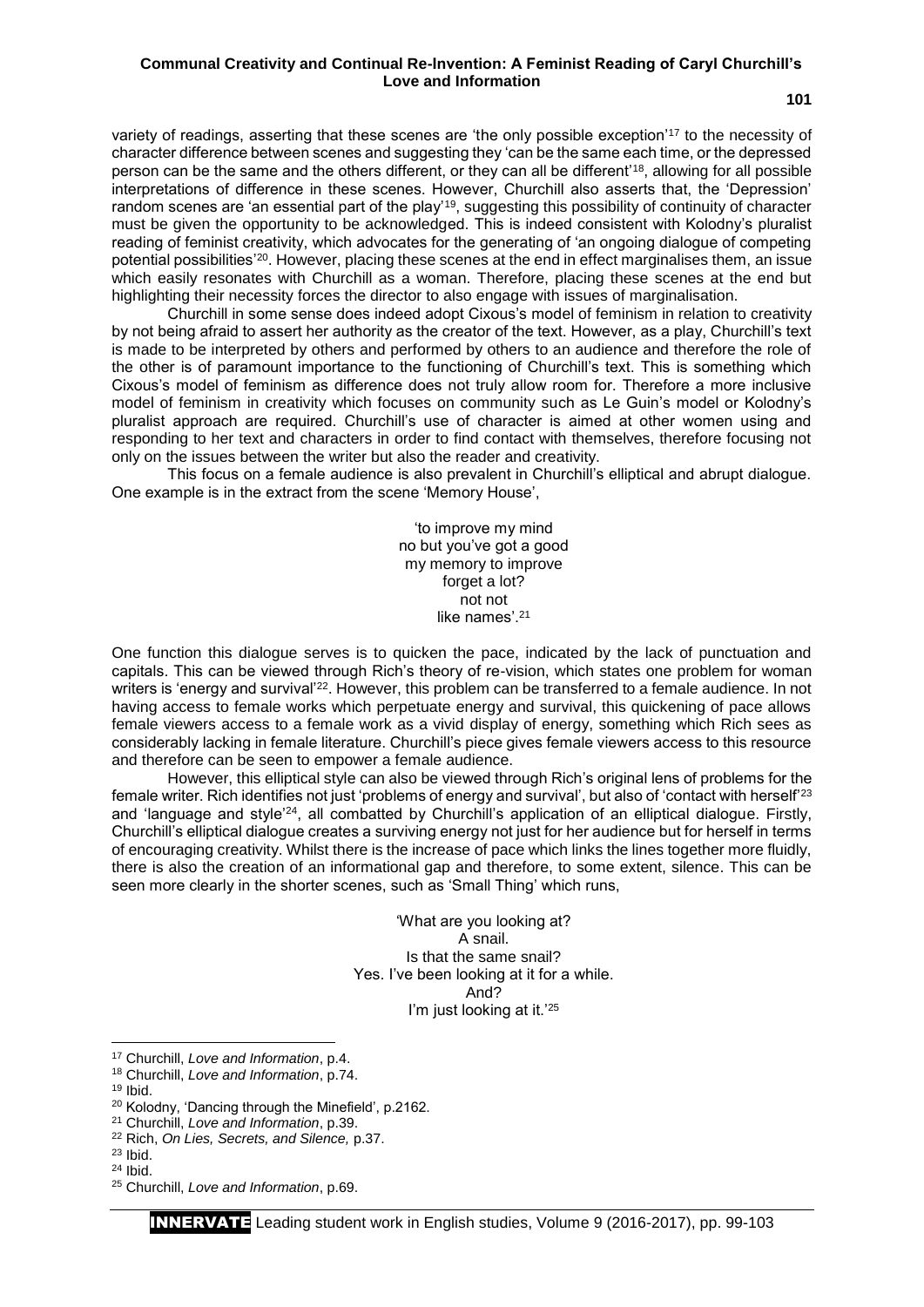The informational gap here, exemplified in the short answer 'A snail' and the one word question 'And?', is also emphasised by the seemingly unimportant subject topic. In the midst of more serious conversation topics such as mental illness and religion, an apparently menial conversation about a snail seems out of place and so naturally a deeper meaning is assumed. However, in not writing down the meaning behind this scene, Churchill leaves her own ideas open to interpretation from herself as well as her audience. This is complemented by Churchill's dialogue visually showing these apparent silences, therefore encouraging a certain level of creative interpretation. In this way, Churchill's elliptical style encourages a certain level of creative energy to thrive in her work, as well as the survival of this energy through continually renewing interpretations.

This elliptical dialogue is also used by Churchill to overcome problems of contact with the self. Viewing Churchill's elliptical style from the point of view of Cixous and how 'woman must put herself into the text'<sup>26</sup>, these informational gaps could easily be viewed as a textual manifestation of female silence in general created by a patriarchal society. In this way, Churchill uses this feminine silence to empower herself and other women by positioning it overtly in the text and therefore somewhere it can be noticed and interacted with.

However, despite this elliptical dialogue being the most prominent style throughout the play, Churchill adopts other styles at different points, allowing her to confront the final set of problems of 'language and style'. Churchill also adopts far lengthier styles of writing to act as a contrast with the general elliptical tone, seen in the following extract from the scene 'Manic',

'red cars have the most accidents because people are excited by red or people who are already excited like to have red, I'd like to have red, I'll buy a red car this afternoon and we can go for a drive'.<sup>27</sup>

Consistent with the scene's title, the dialogue relays this sense of mania through a lack of pauses and a less balanced conversation. Since this is in such vast contrast to the more abrupt dialogue, the scene draws more attention and therefore potential for discussion of the issue to itself. In altering her dialogue for specific issues, Churchill comes to experiment with her own socially restricted feminine experience of writing by exploring all possible options and therefore fully coming into contact with herself as a female writer as well as the female audience she is writing for, confronting the problems Rich identifies.

Equally relevant to the feminist branch of creativity is the topic of love and relationships analysed by Churchill throughout the play. Indeed, the title itself *Love and Information* already belies a relatively feminist reading of the topic of relationships. The source of the title can be found in the scene 'Sex' in Act 5, where one character states sex is 'information and also love'<sup>28</sup>. This contradicts popularly romanticised views of sex perpetuated throughout literature. In these romanticised views, sex is often elevated to a mythical level but also portrayed as heteronormative and relatively patriarchal, meaning the woman is often portrayed as subservient to the man. Rich notes this, suggesting 'woman has been a luxury for man, and has served as the painter's model and the poet's muse'<sup>29</sup>, and citing this as evidence for the need for re-vision. Churchill's approach to sex engages in a re-vision of the traditional representation of sex and relationships and therefore traditional gender roles within these relationships. Firstly, the omission of characters' names favours a more interpretive view of character and gender. Therefore as a concept sex and relationships become more inclusive in the text. However, this also removes not only the position of the woman as the 'subservient' muse in the sexual relationship, but also the position of a 'subservient' sexualised muse at all. In this way, Churchill utilises feminist creativity and indeed engages in Rich's theory of re-vision in order to re-establish potentially harmful patriarchal norms, presenting sex not as a dominant conflicting power struggle but as a fluid unity. This could be further interpreted as a reflection of Churchill's overall view of creativity. Indeed, in terms of Cixous and female writing being a representation of the female body, sex in terms of the female body is a creative process and therefore Churchill honours this in keeping with her own creative process. In this way, Churchill's attitude to sex throughout the play reflects her chosen creative process in relation to feminism.

Whilst Churchill's piece is not focused entirely on sex and love, it is primarily focused on relationships. This is seen not only in the previously discussed narrative structure, but also in the structure of the scenes themselves, being written in a conversational format. Furthermore, whilst these

**.** 

<sup>26</sup> Cixous, 'The Laugh of the Medusa', p.2039.

<sup>27</sup> Churchill, *Love and Information*, pp.62-3.

<sup>28</sup> Churchill, *Love and Information*, p.49.

<sup>29</sup> Rich, *On Lies, Secrets, and Silence*, p.36.